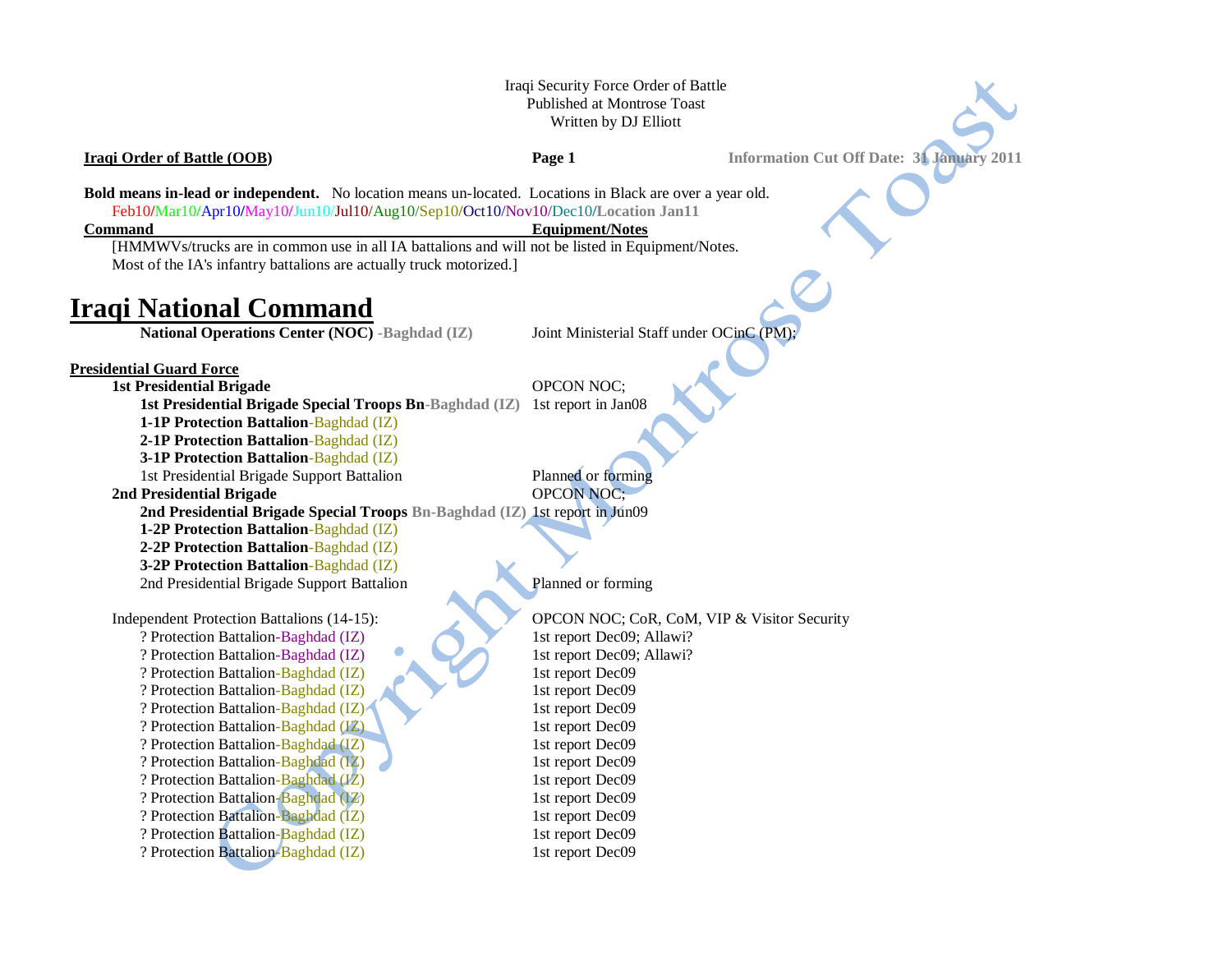? Protection Battalion-Baghdad (IZ) 1st report Dec09

**Iraqi Joint Forces Command (JFC)** NOC Subordinate Command

Protection Battalion-Baghdad (IZ)<br>
2 Protection Battalion-Baghdad (IZ)<br>
1st report Dec09, reported Dec09/not reported Mar/Jun10<br>
1st report Dec09, reported Dec09/not reported Mar/Jun10<br>
1st report Dec09, reported Dec09/not **JFC Headquarters Brigade JFC Special Troops Bn**-Baghdad **Joint Operations Center (JOC)** -Baghdad **Joint HQ M2 (Intelligence Battalion)** -Baghdad **JFC Security Battalion**-Baghdad **JFC Support Battalion**-Baghdad

**Directorate General for Intelligence and Security (DGIS)** No details on structrure or organization of MoD Intel

# **Iraqi Army General Depot Command** JFC Subordinate

**Iraqi Logistics Operations Center HQ** -Baghdad

Bayji National Supply Depot Planned Support for northern Iraqi Army Forces

Bayji National Supply Depot HQ Company-Bayji

**Bayji National Ammunition Depot Support Battalion**-Bayjitunover to IA on 29Sep08; Independent on 16Dec08

Bayji National Equipment Depot (Battalion) -Bayji planned Bayji National Supply Depot (Battalion) -Bayji planned Bayji National Fuel Depot (Battalion) -Bayji planned

Najaf National Supply Depot Planned Support for southern Iraqi Army Forces

Najaf National Supply Depot HQ Company Probably planned Najaf National Ammunition Depot Support Battalion-Najaf Planned Najaf National Equipment Depot (Battalion) Probably planned Najaf National Supply Depot (Battalion) Probably planned Najaf National Fuel Depot (Battalion) Probably planned

## **Taji National Supply Depot (Brigade)** FMC summer 2009;

**Taji (Adnan) National Supply Depot Distribution Ctr**-Taji Brigade HQ Bn **Taji Joint Repair Parts Depot Support Battalion**-Taji **Taji National Ammunition Depot Support Battalion**-Taji

**Taji National General Depot Support Battalion**-Taji

**Taji National Medical General Depot Support Battalion**-Taji

**Taji General Transportation Regiment (GTR)** -Taji 350+ HETs/Hvy Trucks/HMMWVs

**Taji Joint Base Factory (JBF) ILOC** subordinate

**Taji Vocational Institute-Taji Trains mechanics for wheeled and tracked vehicles South Taji (GSE) Maintenance Depot (Brigade)** FMC summer 2009; full IA control 1Jan10 **National Equipment Maintenance Depot HQ Co**-Taji **Engine Repair Facility (Battalion)** -Taji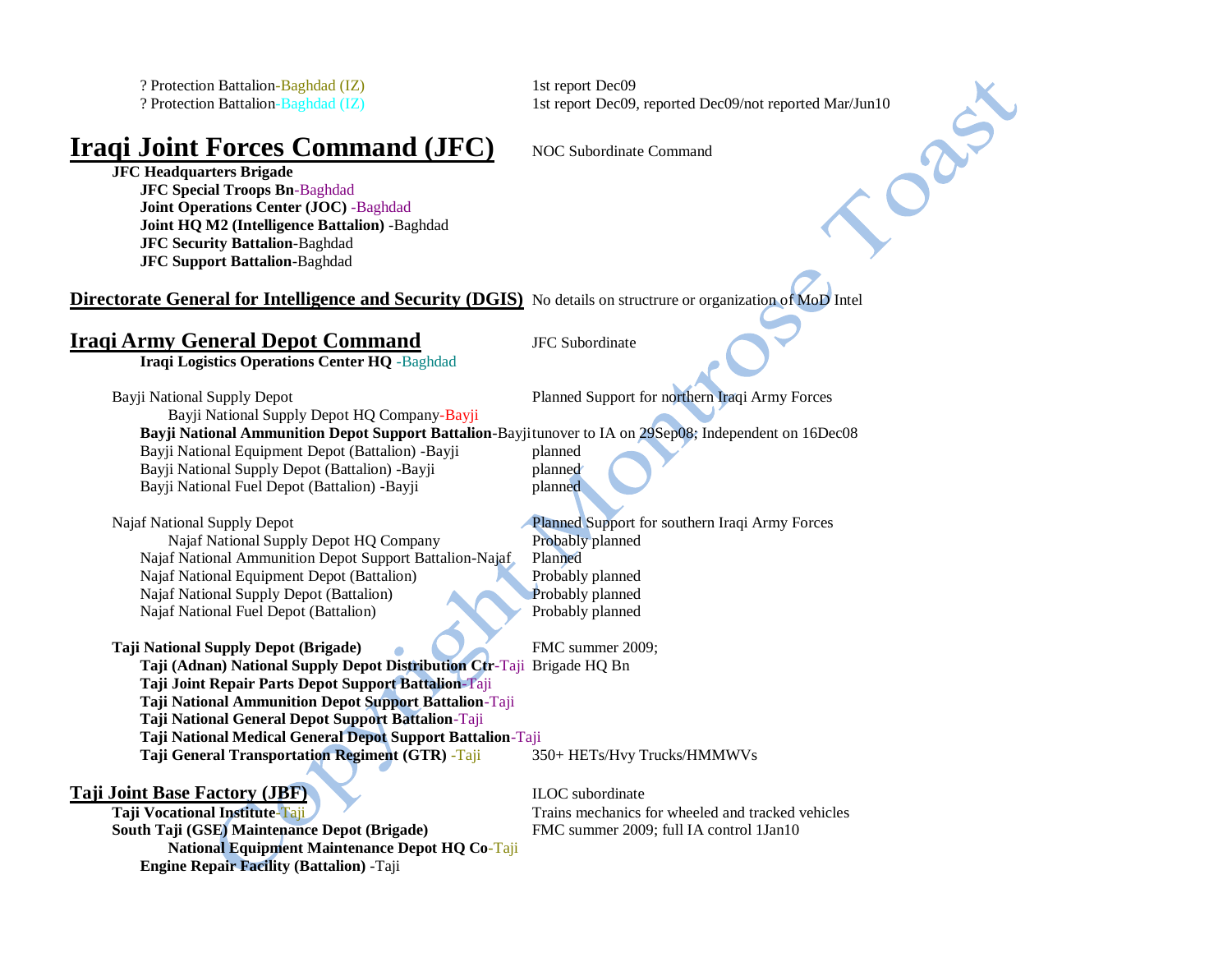**Transmission Repair Facility (Battalion)** -Taji **Generator Repair Facility (Battalion)** -Taji **Radio Repair Facility (Battalion)** -Taji **Small Arms Weapons Repair Facility (Battalion)** -Taji **North Taji (Vehicle) Maintenance Depot (Brigade)** FMC summer 2009; full IA control 1Jan10 **National Vehicle Maintenance Depot HQ Company**-Taji **Tracked Vehicle Maintenance Depot (Battalion)** -Taji **Wheeled Vehicle Maintenance Depot (Battalion)** -Taji ILAV Badger maint turned over to IA 30May2008 **Al Muthanna Vehicle Supply Depot (Battalion)** -Baghdad

DRES

## **Iraqi Training and Doctrine Command (ITDC)** JFC Subordinate

**ITDC Headquarters**-Baghdad (International Zone)

## **Tactical Training Command (TTC)** ITDC subordinate

**TTC HQ**-Baghdad **Tactical Doctrine Center**-Baghdad **Leassons Learned Center**-Baghdad

**Joint Training Center-Taji Administration Affairs School**-Taji **Barber Course** 1st class graduated 1Mar10 **Basic Combat Training-Taji** 8wk Bootcamp **Combat Arms School**-Taji **Iraqi Army Master Instructor Course Iraqi Army Stryker Training Course** Training Traging one platoon every 10 days **Joint Training Center-Taji** renamed from counter-insergency school **Civil Military Operations Course** Military Simulation Operators Course 20-day; **Electrical Mechanical Engineering School**-Taji Asset Management Program Course electronic ordering/tracking of spares **Generator Repair Course HMMWV Maintenance Course Organizational Maintenance Course** Basic Vehicle Maintenance **NCO Academy**-Taji **Senior NCO Course Signals School-Taji Signals Basic Course** 1 and 1 90 day course **Company Commander Course** 45 day course

**Engineering Training School Engineer Training Battalion**-Taji 7-12wk School; 300/class; Max 500; **Chemical Defense Section** CDUs start in 1st Q 2010 **Engineer Vocational School**

**Tactical Commanders Course** 3wks; Bn/Bde pre-command course; to be manditory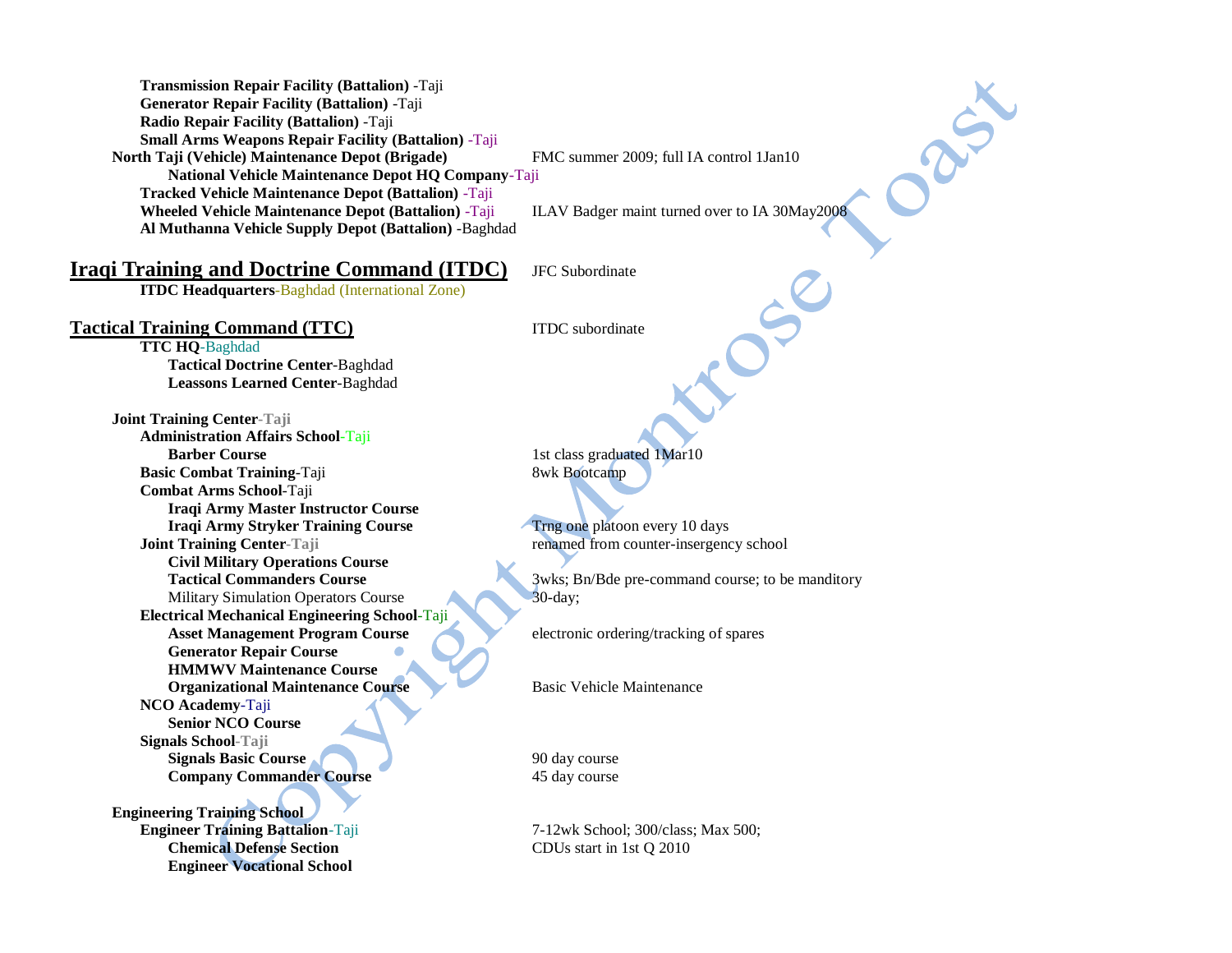**Iraqi Intelligence and Military Security School-Taji Advanced Human Intelligence Course Advanced Interrogation Course Advanced Military Intelligence Course Air Force Intelligence Course Basic Interrogation Course Basic Military Intelligence Course Analysis Course Counter-Intelligence Course Geospatial and Mapping Course Human Intelligence Course Interrogation Instructor Course Low-level Voice Intercept Course Naval Intelligence Course Recon and Surveilance Course Signal Intercept Course Senior Intelligence Management Course**

**Iraqi Army Service Support Institute (IASSI)** -Taji 54+ different courses

**Armorer Course Baker Course Basic Medical Course Food Service Course Fuel Handling Course Driver Training Course Medical Officer Basic Course Mobile Kitchen Trailer/Mobile Bakery Trailer Course Pay and Personnel Course Power Generation Equipment Repair Course Supply and Warehouse Course Trama Training Course Transportation Basic Course Transportation Tactical Course Vehicle Recovery Course Welding Course**

#### **Air Technical Training Wing-Taji AB** Joint IA/IZAF; 18xTech plus officer/enlisted basic

**Radio Course**

**Fundementals of Aircraft Maintenance**-Taji AB Warrent Officer follow on courses **Engineer Course Network Course Fuel Quality Assurance Course** Training IA and IZAF **Quality Assurance Course**

.080

CREA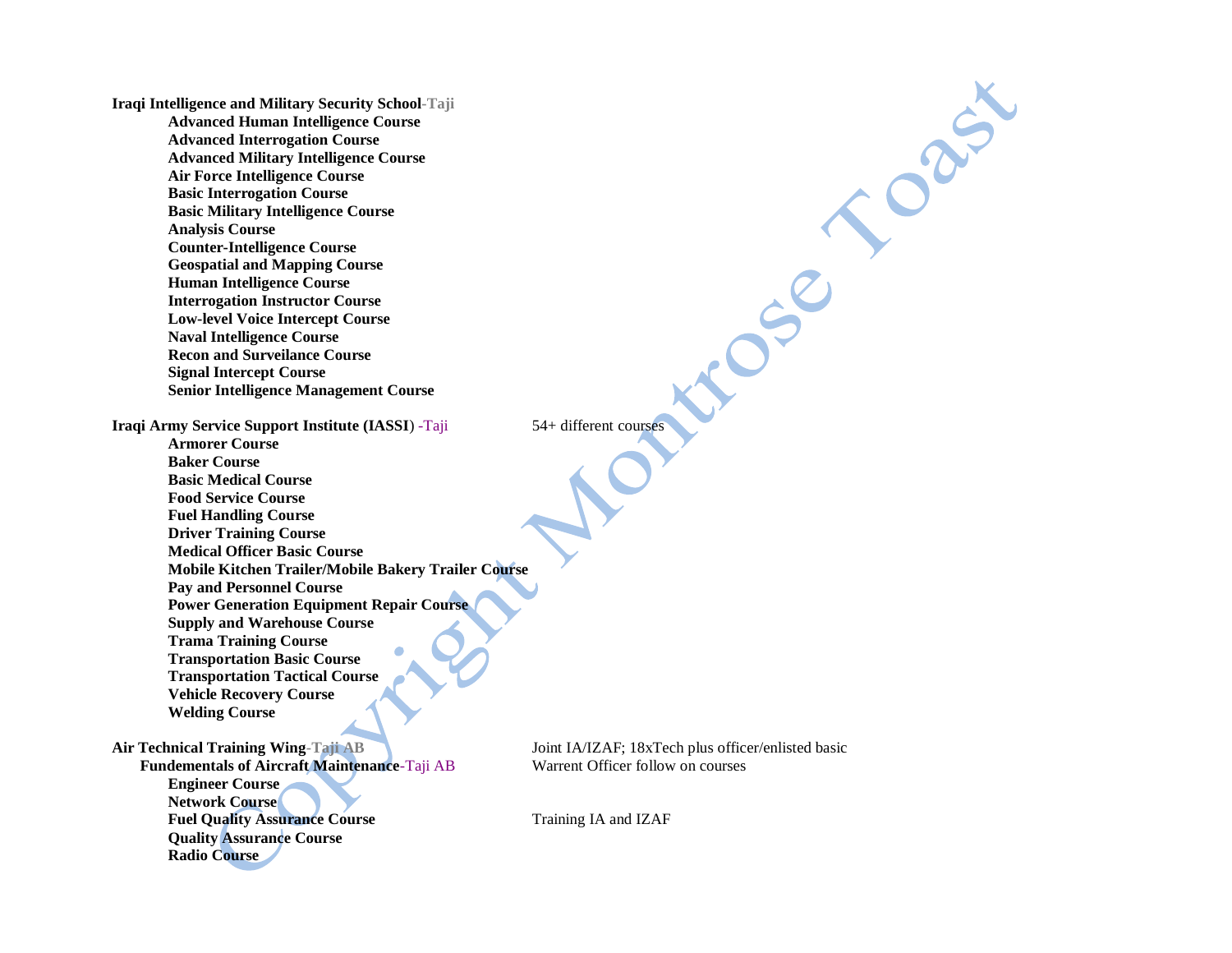**Basic Technical Training Branch**-Taji AB Air Intelligence Training Multiple courses **Air Medic Course**-NAMAB **Aircraft Structural Maintenance Course Basic Aircraft Maintenance Course Ground Radar Course** National Firefighter Academy-Baghdad IZ **Expanding to 2 simultanious classes.** IZAF & Civil Def **Basic Firefighter Apprentice Course Crash/Fire Rescue Course Armor School Headquarters-Taji** moving to Taji from Besmaya **M113 Crew Trng Course M113 Maint Trng Course East Wing Armor School**-Besmaya Trng Bn planned, forming or de facto; 320 pers **T72 Crew Trng Course T72 Maint Trng Course T55 Crew Trng Course T55 Maint Trng Course BMP1 Crew Trng Course BMP1 Maint Trng Course Wheeled APC Training** Trng Bn planned, forming or de facto BTR4 Crew Trng Course **Pers** training in Ukraine Sep10 BTR4 Maint Trng Course Pers training in Ukraine Sep10 **2nd Regional Training Base-Kirkush <b>FOB Caldwell added in Apr2010 Basic Training Infantry School Infantry Officer Basic Course** 6 wk course; first class of 222 graduated 3Jun2009 **Company Commander Course** 6 wk course; first class graduated 21 Oct 2009 **Advanced Individual Training** Vehicle Maintenance school **NCO Academy Lt Mortar Training Course** 21-day course; 60mm and 81mm trng **3rd Regional Training Base**-Numaniyah **NCO Academy Military Police Academy Mortar Training Course** 21-wk course; 150 grad 22Nov09 **Basic Training**

**4th Regional Training Base**-Habbaniyah **Basic Combat Training** Bootcamp

RSX

**West Wing Armor School-Besmaya** Trng Bn planned, forming or de facto **M1A1 Crew Trng Course**  $42 \text{day}$ . 11crews/course. 65 crews grad by Aug10 [M1A1s] **[M1] Unit Maintenance New Equipment Training Course** 63-day; mirror of M1 Tank System Maint course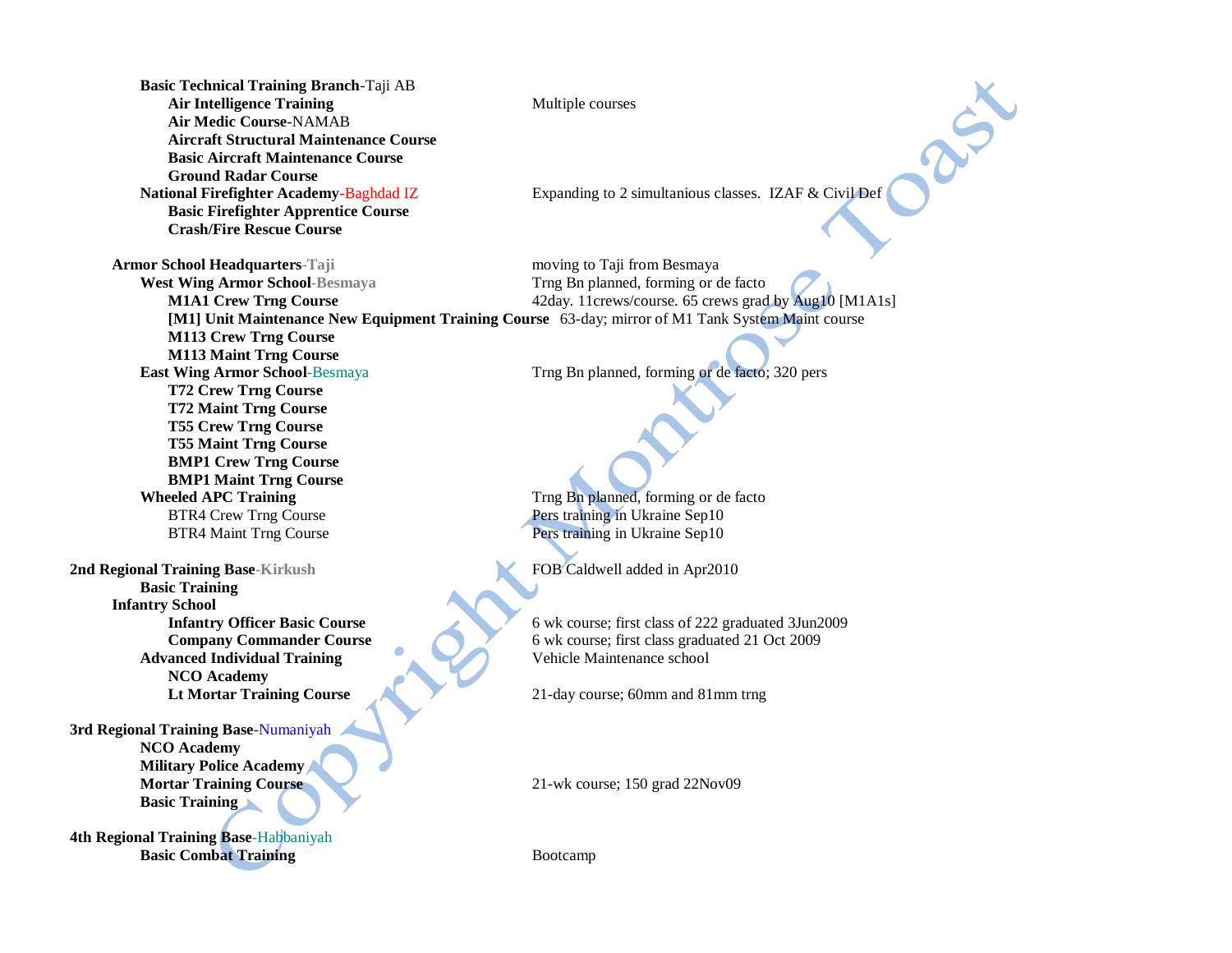### **NCO Academy**

# **Besmaya Combat Training Center-Besmaya Combined Arms School-Besmaya Basic Combat Training-Besmaya** Bootcamp? First reported in Oct10 **Officer Familiarization Course** First class 1 Oct 2009 **Basic EOD Course Phase III EOD Course Phase IV EOD Course**

**Artillery School-Abu Ghraib (Constitution)** Field training at Besmaya **Heavy Artillery Wing Howitzer Training**;

## **National Defense University (NDU)** ITDC subordinate

**NDU HQ**-Baghdad (International Zone) **National Defense College**-Baghdad (International Zone) **Defense Language Institute**-Baghdad (International Zone) 350 students **Defense Strategic Studies Institute**-Baghdad (IZ) **Ctr for Mil. Values, Principles & Leadership Dev**-Baghdad **Joint Staff and Command College**-Ar Rustimiyah **Junior Staff Course** Maj/Cpt **Battalion Command Course** 1st graduation April2010; next course Jun2010 **Brigade Command Course** 1st graduation April2010; next course Jun2010 **Iraqi Military Academy-Ar Rustimiyah 19mo/3 cycles; other 3 academies closed in Jan10 Base Defense Unit (Bn)** -Ar Rustimiyah

# **Iraqi Ground Forces Command (IGFC)** JFC Subordinate Operational Command

**IGFC Headquarters Brigade IGFC Special Troops Bn-Baghdad (Camp Victory/Iraqi Hero) IGFC Operations Bn-Baghdad (Camp Victory/Iraqi Hero)** New Op Cen bldg commisioned 3 Jan 2010 **IGFC Security Battalion**-Baghdad (Camp Victory/Iraqi Hero) **IGFC Support Battalion**-Baghdad (Camp Victory/Iraqi Hero)

**Headquarters Iraqi Army Engineer Brigade HQ IA FER HQ Company**-Taji Strategic Bridging Company-Taji Planned for 2011-trng in Nov10 **1st Engineer Infrastructure Battalion**-Taji Pipeline and electrical line repair **IGFC Field Engineer Regiment**-Taji

**Bomb Disposal (EOD) School**-Besmaya 300/cycle bomb tech trainers; 1700/yr in 2010

**Unit Set Fielding-Besmaya** Bn/Bde assembly of new recruits, NCOs, Os, & Equip

DRA

Fire Finding Course Counter-battery radar trng; 5 weeks; US trained **Light Artillery Wing** 120mm Mortar Training; Lt Mort trnd by Inf School **FA Pre-Commanders Course** required course for Bn/Rgt COs; 17 grads Dec10